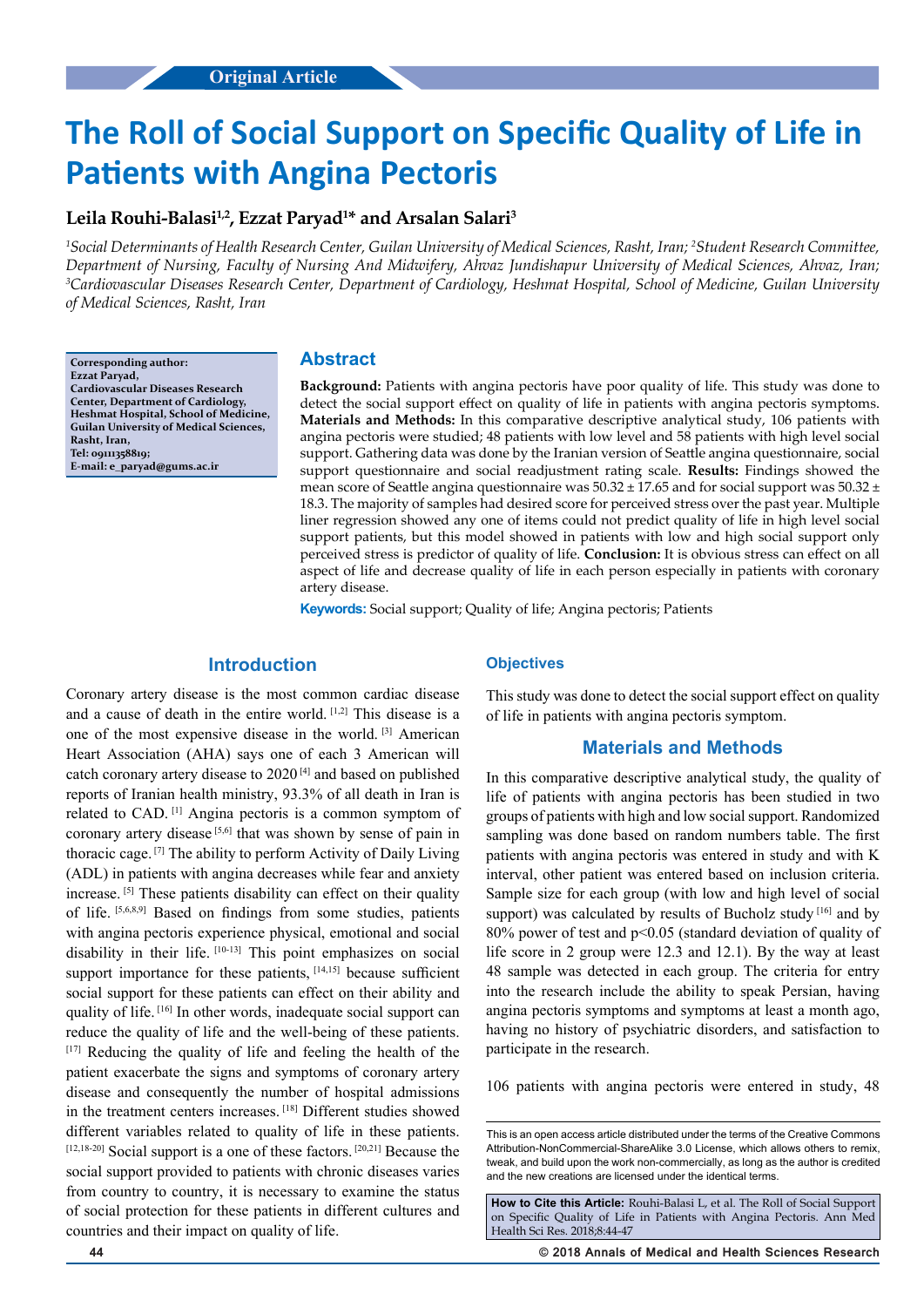patients with low level social support and 58 patients with high level social support.

The tool of this study was a questionnaire with four sections. First section was about socio-demographic data, the second part was Iranian version of Seattle angina questionnaire that determined the score of specific quality of life in patient with angina pectoris. The third section was social support questionnaire and the last section was Social Readjustment Rating Scale (SRRS). Questionnaire validity was confirmed by content validity. By the way in first step social support questionnaire and SRRS offered to 10 nursing instructor and clinical nurse. They filled Content Validity Ratio (CVR) and Content Validity index (CVI) detecting form of questionnaires. The CVR and CVI score for two questionnaires were above 80%. Cronbach's alpha coefficient test was used to detecting internal consistency of questionnaires and α was 0.9. Psychometric study for Seattle angina questionnaire was done in Iran and it did not need to validity and reliability detecting.

Gathering data was done from the first day of May to last day of September in 2015. In this time, based on inclusion criteria 106 patients entered in study.

Data analysis was done by descriptive and inferential statistics (independent T test, Pearson and ANOVA) in SPSS version 16. Kolmogrove Smirnov test was used to detect normal distribution of data. Quality of life predictors were determined by multiple liner regression models.

#### **Ethical considerations**

Data collection was carried out after approval by the Ethics Committee of Guilan University of Medical Sciences and obtaining a code of ethics. Patients with angina pectoris who were admitted to the heart wards due to exacerbation of symptoms and signs of their disease were investigated using random sampling method. After the introduction of the researcher, the research objectives and signature of the informed consent by the patient, all the terms of the instrument were read by the researcher for the research samples and their opinion was recorded in the questionnaire.

#### **Results**

The findings of this study showed mean age of samples was  $64.5 \pm 10.83$ . Other socio-demographic data was summarized in Table 1. Other findings showed the mean score of Seattle angina questionnaire was  $50.32 \pm 17.65$  and social support was  $50.32 \pm 18.3$ . The majority of samples had desired score for perceived stress over the past year. The score of quality of life, perceived stress events separately in two group of study (with low and high level of social support) is in Table 2. Independent T test showed in group with high level of social support only sex had significant relationship with quality of life score  $(p<0.05)$ . ANOVA was used to declare the relationship level social support to quality of life score and perceived stress. This test showed low level social support had significant relationship to quality of life score and perceived stress ( $p$ <0.05). After that multiple liner regression was done to predict effective factors on quality of life in patients with angina pectoris. All of factors had relationship with quality of life with p<0.2 entered in model. The findings showed that none of the variables in the high social support group could predict the quality of life [Table 3], but in patients with low and high social support showed only perceived stress was predictor of quality of life [Table 4].

| <b>Frequency</b>       |                             | Percent |           |
|------------------------|-----------------------------|---------|-----------|
|                        | <b>Characteristics</b>      |         | Frequency |
|                        | Male                        | 70      | 66        |
| Gender                 | Female                      | 36      | 34        |
|                        | Single                      | 1       | 0.9       |
| <b>Marital Status</b>  | Married                     | 91      | 85/8      |
|                        | Widow                       | 14      | 32.2      |
| Education              | <b>Illiterate</b>           | 46      | 43.4      |
| Attainment             | <b>Following Diploma</b>    | 47      | 44.3      |
|                        | Diploma                     | 11      | 10.4      |
|                        | College                     | 2       | 1.9       |
| Familial History of    | Yes                         | 42      | 39.6      |
| <b>Heart Disease</b>   | No                          | 64      | 60.4      |
| History of High Blood  | Yes                         | 59      | 55.7      |
| Pressure Disease       | No                          | 47      | 44.3      |
|                        | Yes                         | 38      | 35.8      |
| History of DM          | No                          | 68      | 64.2      |
|                        | Yes                         | 47      | 44.3      |
| History of HLP         | No                          | 59      | 55.7      |
| History of Other       | Yes                         | 35      | 33        |
| <b>Context Disease</b> | No                          | 71      | 67        |
|                        | Yes                         | 29      | 27.4      |
| History of MI          | No                          | 77      | 72.6      |
| History of             | Yes                         | 84      | 79.2      |
| Angiography            | No                          | 22      | 20.8      |
|                        | Yes                         | 38      | 35.8      |
| History of Angioplasty | No                          | 68      | 64.2      |
|                        | Yes                         | 14      | 13.3      |
| History of CABG        | No                          | 92      | 86.8      |
|                        | Less Than 1 years           | 52      | 49.1      |
| Duration of Angina     | 1-2 Year                    | 14      | 13.2      |
|                        | More Than 2 years           | 40      | 37.7      |
|                        | Alone                       | 10      | 9.4       |
|                        | With Spouse                 | 28      | 26.4      |
| Living Conditions      | With Spouse and<br>Children | 62      | 58.5      |
|                        | With Children               | 6       | 5.7       |
|                        | Retired                     | 16      | 15.1      |
|                        | Worker                      | 3       | 2.8       |
|                        | Clerk                       | 3       | 2.8       |
| Job                    | Farmer                      | 25      | 23.6      |
|                        | Free                        | 10      | 9.4       |
|                        | Housewife                   | 35      | 33        |
|                        | Unemployed                  | 14      | 13.2      |
|                        |                             | 13      |           |
|                        | Other                       | 49      | 12.3      |
| Residence Area         | City                        |         | 46.2      |
|                        | Village                     | 57      | 53.8      |
| Income                 | Mean ± SD                   |         |           |
|                        |                             |         |           |

6060000 ± 5730000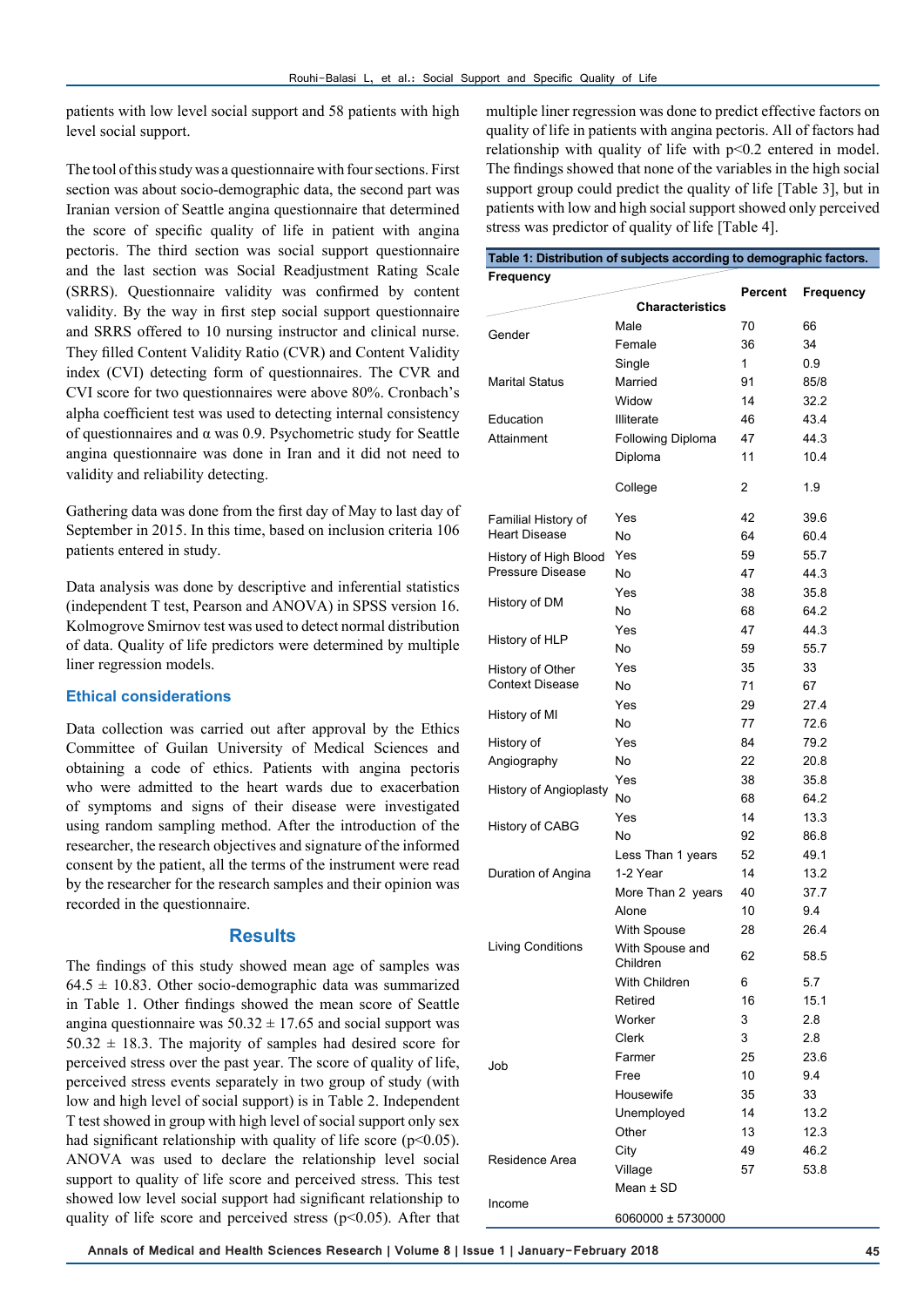| Rouhi-Balasi L, et al.: Social Support and Specific Quality of Life |  |  |  |  |  |  |  |  |
|---------------------------------------------------------------------|--|--|--|--|--|--|--|--|
|---------------------------------------------------------------------|--|--|--|--|--|--|--|--|

| <b>Groups</b>                                                                                                                                  |                                                   |           | Low level of      |                               | Low level of social support            |                |
|------------------------------------------------------------------------------------------------------------------------------------------------|---------------------------------------------------|-----------|-------------------|-------------------------------|----------------------------------------|----------------|
|                                                                                                                                                | Variables                                         |           | social support    |                               |                                        |                |
| Quality of Life                                                                                                                                |                                                   |           | $50.09 \pm 18.85$ | $50.56 \pm 16.86$             |                                        | T-test P<0.908 |
| Perceived stress events                                                                                                                        | <b>First level</b><br>Second level<br>Third level |           | 29 (60.4%)        | 46 (79.3%)<br>12 (20.7%)<br>0 |                                        | x2 P<0.032     |
|                                                                                                                                                |                                                   |           | 16 (33.3%)        |                               |                                        |                |
|                                                                                                                                                |                                                   |           | $3(6.3\%)$        |                               |                                        |                |
|                                                                                                                                                |                                                   |           |                   |                               |                                        |                |
| Table 3: Regression coefficients of factors associated with quality of life in the patients with low social support based on multiple logistic |                                                   |           |                   |                               |                                        |                |
| model.<br>Related factors of                                                                                                                   | β                                                 | <b>SE</b> | P value           | (odd ratio)                   | <b>Confidence</b>                      | int erwall     |
| quality of life                                                                                                                                |                                                   |           |                   |                               | <mean< td=""><td>&gt;Mean</td></mean<> | >Mean          |
| (Constant)                                                                                                                                     | 48.867                                            | 16.720    | 0.006             |                               | 14.989                                 | 82.744         |
| sex                                                                                                                                            | $-4.526$                                          | 5.347     | 0.403             | $-0.150$                      | $-15.359$                              | 6.308          |
| History of high blood                                                                                                                          | 5.938                                             | 5.260     | 0.266             | 0.200                         | $-4.720$                               | 16.596         |
| pressure disease                                                                                                                               |                                                   |           |                   |                               |                                        |                |
| History of DM                                                                                                                                  | 3.241                                             | 4.515     | 0.477             | 0.110                         | $-5.908$                               | 12.389         |
| History of other                                                                                                                               | $-4.325$                                          | 4.739     | 0.367             | $-0.145$                      | $-13.927$                              | 5.277          |
| context disease                                                                                                                                |                                                   |           |                   |                               |                                        |                |
| History of angioplasty                                                                                                                         | 4.858                                             | 4.836     | 0.322             | 0.169                         | $-4.940$                               | 14.656         |
| Duration of angina                                                                                                                             | 3.468                                             | 2.221     | 0.127             | 0.224                         | $-1.032$                               | 7.968          |
|                                                                                                                                                | $-4.161$                                          | 5.373     | 0.444             | $-0.121$                      | $-15.047$                              | 6.726          |
| Perceived stress                                                                                                                               |                                                   |           |                   |                               |                                        |                |
| events                                                                                                                                         |                                                   |           |                   |                               |                                        |                |

| <b>Related factors</b>  | ß        | SE     | P value | (odd ratio) | <b>Confidence interval</b>                      |          |  |  |
|-------------------------|----------|--------|---------|-------------|-------------------------------------------------|----------|--|--|
|                         |          |        |         |             | <mean< td=""><td>&gt;Mean</td><td></td></mean<> | >Mean    |  |  |
| (Constant)              | 36.164   | 12.178 | 0.004   |             | 11.904                                          | 60.424   |  |  |
| sex                     | $-4.391$ | 3.800  | 0.252   | $-0.138$    | $-11.961$                                       | 3.180    |  |  |
| History of DM           | 4.488    | 3.172  | 0.161   | 0.147       | $-1.831$                                        | 10.806   |  |  |
| Marital status          | $-135$   | 4.543  | 0.976   | $-0.003$    | $-9.185$                                        | 8.915    |  |  |
| Education level         | 3.772    | 2.319  | 0.108   | 0.186       | $-0.847$                                        | 8.392    |  |  |
| Living status           | 3.624    | 2.067  | 0.084   | 0.185       | $-0.494$                                        | 7.743    |  |  |
| Perceived stress events | $-7.968$ | 3.138  | 0.013   | $-0.273$    | $-14.219$                                       | $-1.717$ |  |  |

# **Discussion**

Based on the findings of this study quality of life in 2 groups with low and high social support did not have significant difference. This finding is not similar to finding of Heidari et al.'s study. [22] It seems weight of social support is not enough to support patients with angina pectoris and the level of social support has not been predictive of quality of life, either in a group that has a high level or who has a low level of living. It should be noted that Heidari et al.'s study on determining the relationship between quality of life and social support in cancer patients has been carried out. Considering the difference in the community, we may find different findings in our study and Heidari's study. [22] Social support is a general term and consists of multiple factors. In different countries based on socioeconomic status, there are different viewpoints about social support and volume of support services is different based on this viewpoint. Thus the meaning of social support may different in different society. Social support is dependent to cultural situation and the level of relationship between people in different culture is different. It seems we need to plan a specific social support tool for each culture and our questionnaire cannot show exactly patients social support exactly. In our study, we used a questionnaire to detect social support that made in other country and many of its items may not applicable in our country, or maybe it needs to revise based on our culture. It should also be noted that understanding social

protection varies from person to person and is a very subjective phenomenon. The lack of relevance to the quality of life in the present research may be due to a different understanding of individuals from the precise meaning of social support. We chose our samples by randomized sampling method, though it seems repetition of this study with another tools can show effect of social support on quality of life in patient with cardiac symptom. The answer to the questions may not be appropriate at the patient's bedside and the patient has not been adequately focused and this has affected the responses.

Other findings showed in patients with high social support only sex had significant effect on quality of life and the score of quality of life in men was higher than women. In Heshmati and Kristofferzon study, findings showed men had better quality of life score than women.  $[23,24]$  In this study, we asked the patients how much support they had get from others and men' jobs and social situation may influence on this finding. They have greater communication and it may cause their better score of quality of life and social support. The majority of our female patients didn't have any job and it may effect on our findings.

## **Conclusion**

We found only perceived stress influenced on quality of life score, after assessing quality of life score in each low and high social support. It is obvious stress can effect on all aspect of life